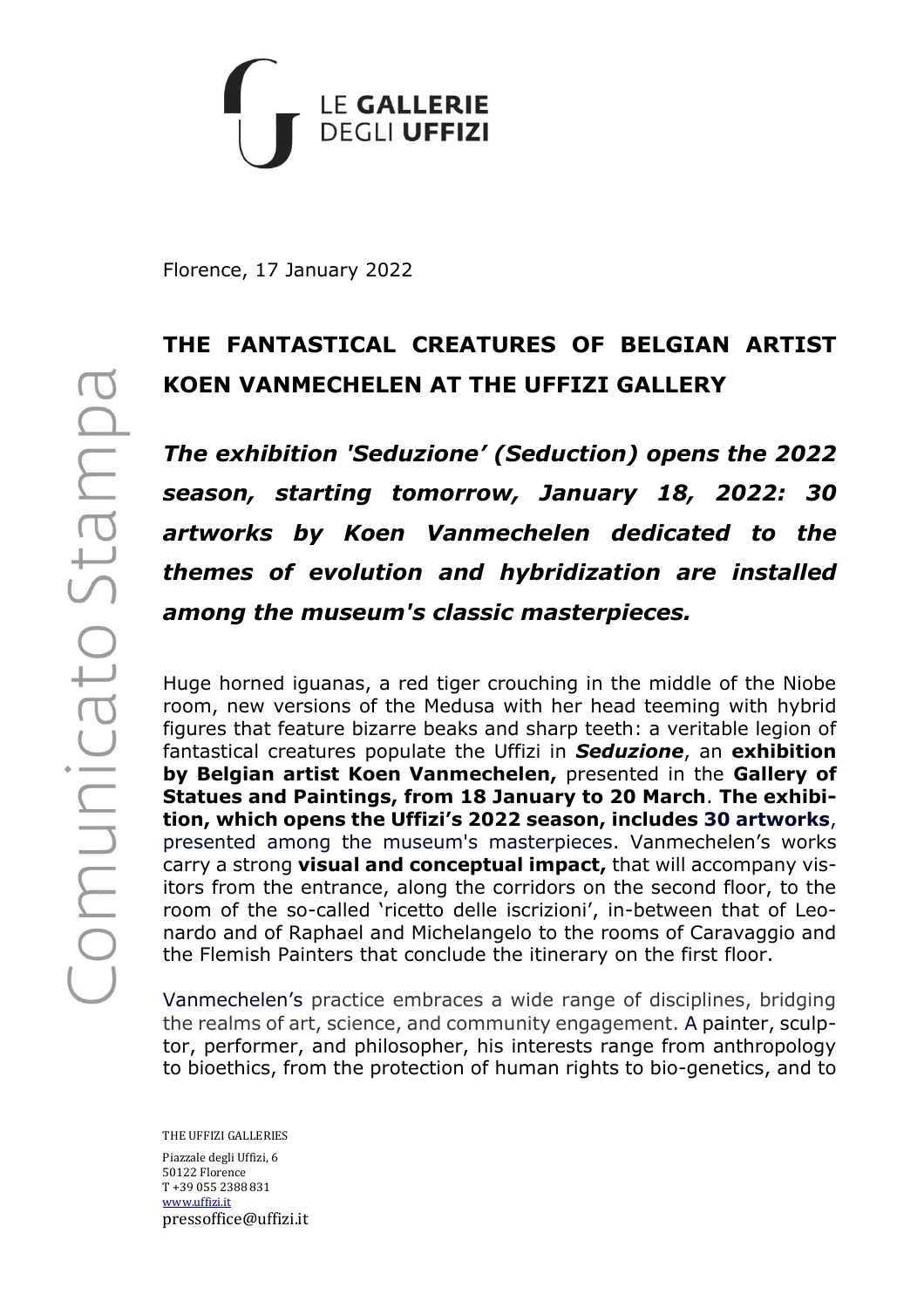Comunicato Stampa

concepts relating to hybridization (among animal and plant species) and contamination (within culture and nature as well as in formal and conceptional expression). The works in the exhibition, which were created especially for the Uffizi, focus on the **primordial, archetypal, and antithetical concepts that have always nourished the human imagination: life-death, human-divine, earthly-spiritual, natural-artificial**. Presented in dialogue with the works in the Uffizi's collection, they create an evocative and disorienting journey around the idea of 'seduction': together offering a kind of hymn to the power of life and the regenerating, although sometimes monstrous, force of the natural world.

In the corridors of the Uffizi's second floor, among the classical statuary, the white Statuario marble sculptures of Vanmechelen's *Temptation*  series depict emperors, philosophers, warriors, heroes, and divinities. Atop each figure is a cracked glass egg from which hybrid creatures spring forth, representing the freeing of the mind and its imagination. The works capture Vanmechelen's vision for encouraging the development of new philosophies, ideas, and approaches that could herald new and better futures. Another intriguing juxtaposition within the exhibition includes the *Bambino con Gallo,* a plaster cast by the 19th-century Florentine artist Adriano Cecioni (normally on display at the Galleria d'Arte Moderna in Palazzo Pitti, but for this occasion 'transferred' to the Uffizi), with Vanmechelen's *Cosmopolitan Fossil*. Inspired by Cecioni, Vanmechelen transforms the innocent bird featured in the historic work into an enormous iguana characterized by disturbing mutations, barely restrained by the child who holds it in his hands. *Cosmopolitan Fossil* references the futile effort by humanity to control the unstoppable forces of nature and is intended to encourage a more loving and healing embrace of the wider natural ecosystem. This is a particularly salient and poignant piece in context of our ongoing pandemic.

The installation *Domestic violence* also plays with contrasts, both material and psychological: a life-size tiger in red marble lies on a carpet of chicken feathers in the centre of the famous room containing the Hellenistic sculpture group of the Niobids. A sharp saber pierces the tiger's back as a tragic reference to the desperate gestures of the figures in the ancient statues. The feline is particularly striking for its meekness and serenity, which is completely at odds with the dramatic atmosphere of

THE UFFIZI GALLERIES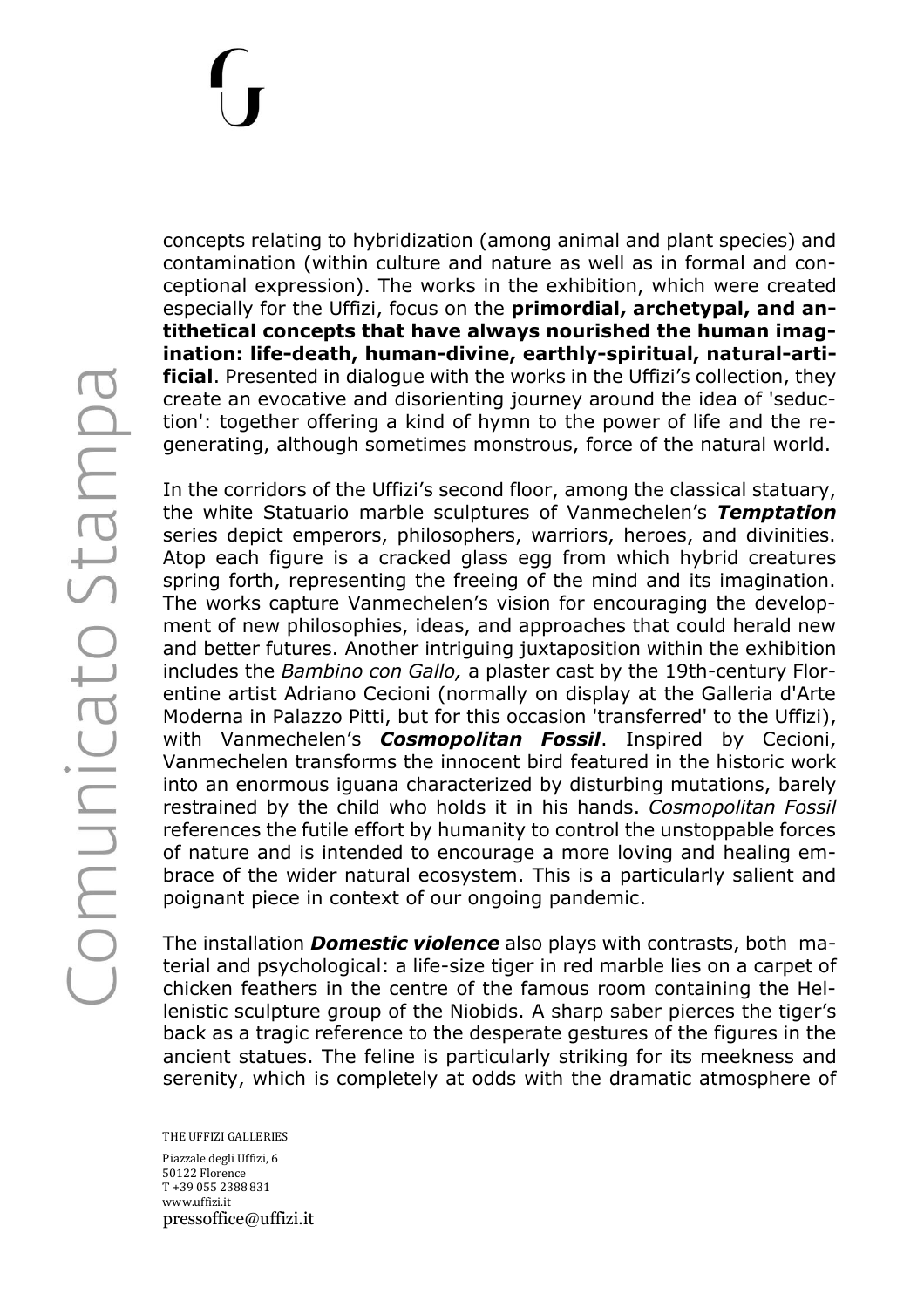Comunicato Stampa

its surroundings. An image of the artist himself also appears in the exhibition: the self-portrait *Ubuntu*, (a Diasec face mount print to acrylic, exhibited in the self-portraits room), shows him in a coat of chicken feathers (a reference to his ongoing, critically acclaimed *Cosmopolitan Chicken Project*), observing the visitor through a glass mask. Ubuntu, in the Bantu language, means " I am because we are." The title is an invitation to embrace the principle of this South African philosophy and a reminder that each of us is tied to a community of other people and nature. With the conclusion of the exhibition, the work will be donated by the artist to the museum. *Seduzione* also includes a pair of hybrid **Medusa** made of marble and glass, positioned in the main Caravaggio room: their heads, bristling with snakes and the skulls of monstrous mutagenic chickens with their sharp jaws wide open, flank and enhance the horror of the snake hair that frames the distorted face of Michelangelo Merisi's masterpiece. Like the venom of Medusa and her snakes, which in mythology held the power to awaken the dead, chicken eggs are also used in modern medicine as the basis for medicines and vaccinations. Medusa is therefore a metaphor for the ability to kill as well as to give new life.

**The director of the Uffizi Eike Schmidt:** "*Vanmechelen's works seem to fit naturally into the historical collection, creating hybrids between the ancient model and contemporary expression, in ways that are similar to the biological hybridization that the artist has been personally practicing for decades in the field of nature, among various species of poultry. The image of the chicken thus becomes an avatar and mirror of man, as in Diogenes' famous commentary on Plato. In this way, artistic creation is read in an ecological key (and vice versa: nature becomes art) opening up perspectives of pressing relevance*".

**Artist Koen Vanmechelen:** *'In this moment, in the Anthropocene, we need a new global renaissance. We need a Cosmopolitan Renaissance.* 

THE UFFIZI GALLERIES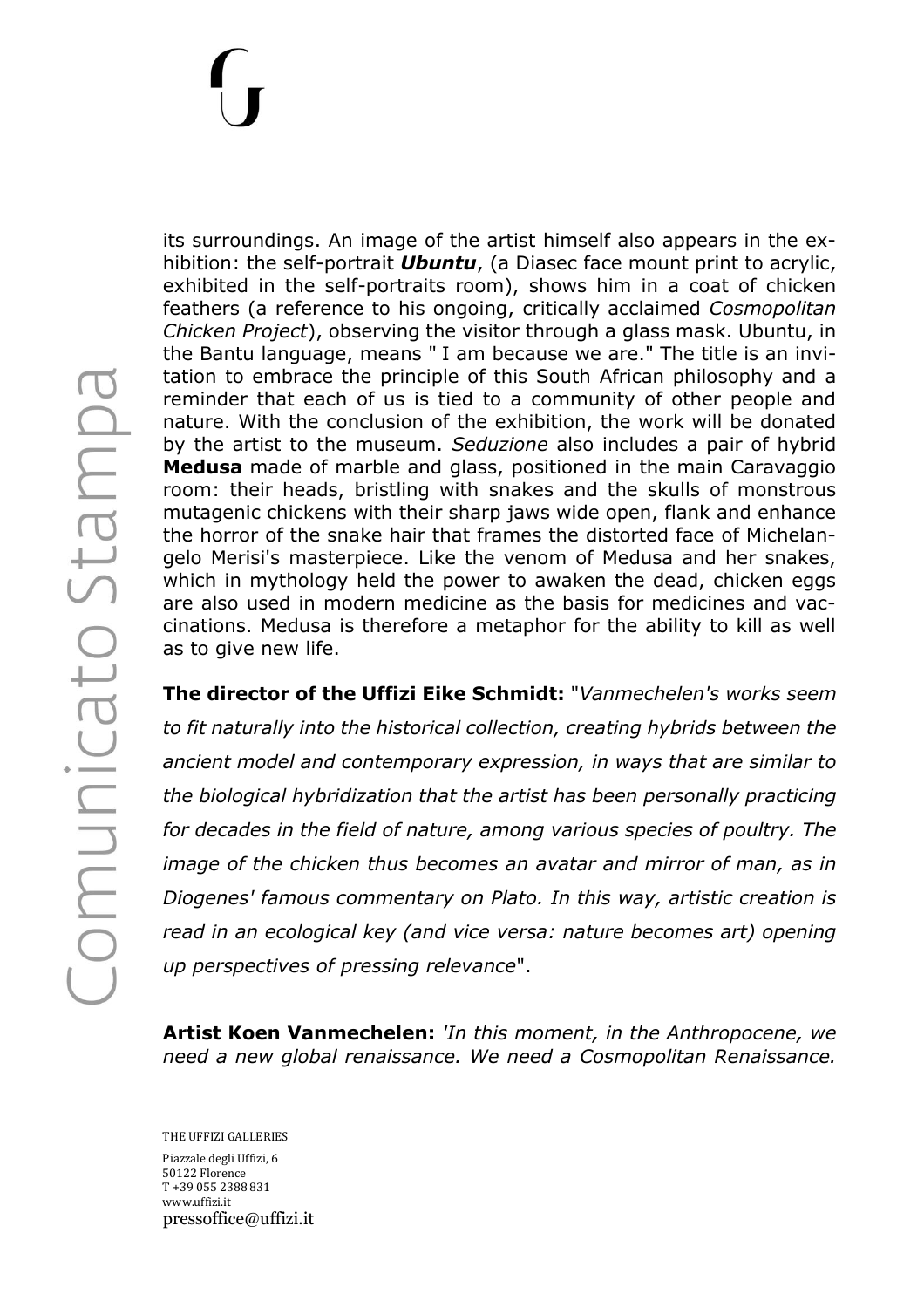Comunicato Stampa

*This new narrative must be based on an understanding of the interconnectedness of all living beings. The parallel with the Italian Renaissance is clear. Art, being designed for the future, is the way to foster and project new narratives in the world. Art has always been the connective tissue of human existence. It clarifies, opens perspectives, and connects us through diversity. It aspires to sow Ubuntu, a Bantu term that refers to the belief in a universal bond of sharing that connects all humanity. This realization comes from seeing the reflection of your self-image in the other, an image that is the bearer of the past and the future".*

The exhibition catalogue, published by Giunti and soon to be available in Italian and English editions, presents contributions by the curators, the artist, and Jorge Fernandez, Mario Botta, Chido Govera, and Adriano Berengo. The exhibition is organized and produced by the Uffizi Galleries with Studio Vanmechelen and Fondazione Berengo.

*Title: Seduzione. Koen Vanmechelen Curatorship: Francesca Sborgi, Eike Schmidt Location: Uffizi Gallery Duration: 18 January - 20 March 2022 Catalogue: Giunti (forthcoming)*

## **BIOGRAPHICAL NOTES ON THE ARTIST**

Koen Vanmechelen, born on 26 August 1965 in Sint-Truiden, Belgium, is a multidisciplinary artist who began his career in the early 1990s. At the centre of his work is the concept of biocultural diversity, investigated

THE UFFIZI GALLERIES Piazzale degli Uffizi, 6 50122 Florence T +39 055 2388 831 www.uffizi.it pressoffice@uffizi.it